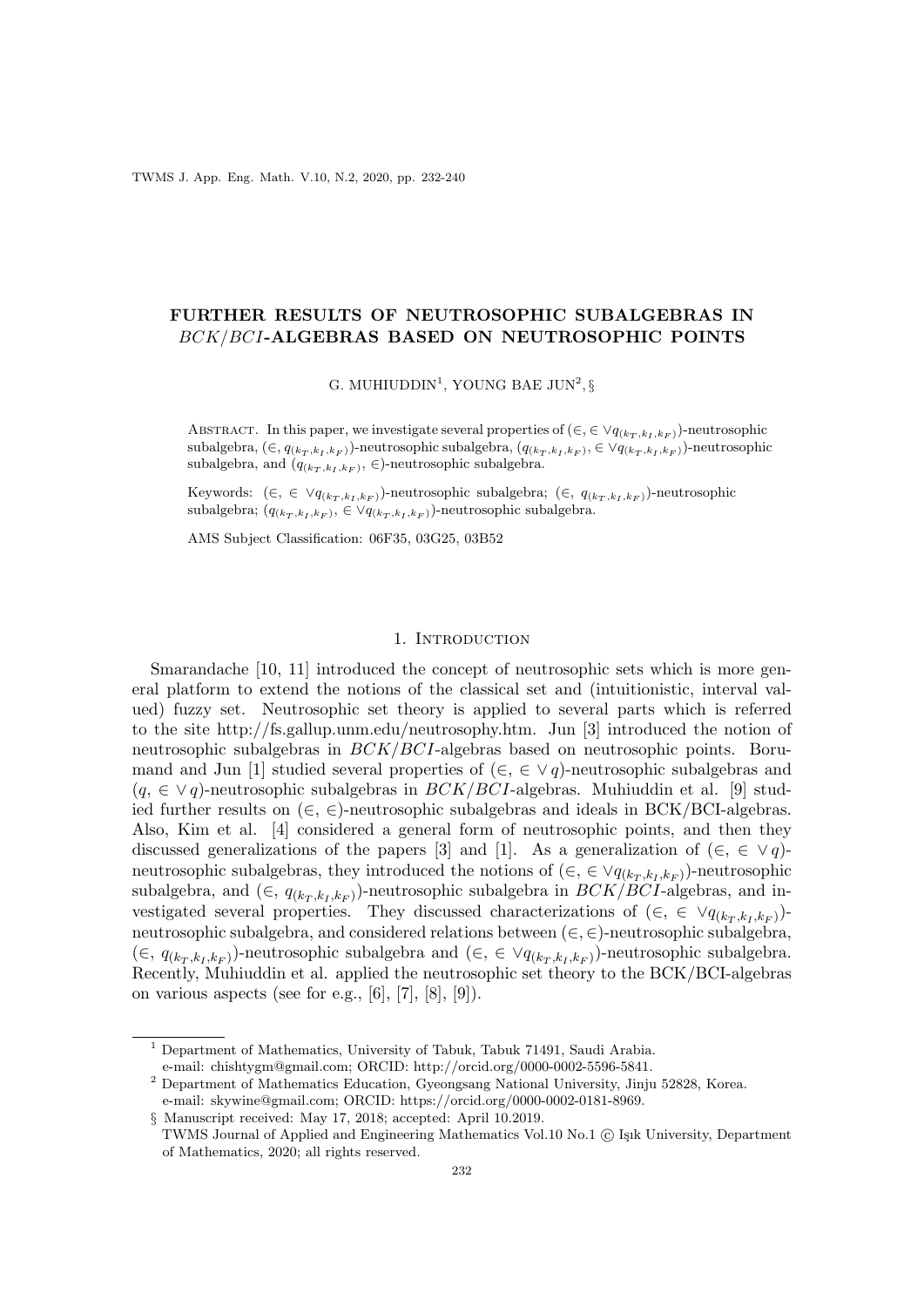In this paper, we investigate further properties of  $(\in, \in \vee q_{(k_T, k_I, k_F)})$ -neutrosophic subalgebra,  $(q_{(k_T,k_I,k_F)}, \in \vee q_{(k_T,k_I,k_F)})$ -neutrosophic subalgebra,  $(\in, q_{(k_T,k_I,k_F)})$ -neutrosophic subalgebra and  $(q_{(k_T, k_I, k_F)}, \in)$ -neutrosophic subalgebra in  $BCK/BCI$ -algebras.

## 2. Preliminaries

By a  $BCI-algebra$  we mean a set X with a binary operation  $*$  and the special element 0 satisfying the axioms:

- (a1)  $((x * y) * (x * z)) * (z * y) = 0,$
- (a2)  $(x * (x * y)) * y = 0$ ,
- (a3)  $x * x = 0$ ,
- (a4)  $x * y = y * x = 0 \Rightarrow x = y$ ,

for all  $x, y, z \in X$ . If a *BCI*-algebra X satisfies the axiom

(a5)  $0 * x = 0$  for all  $x \in X$ ,

then we say that X is a  $BCK$ -algebra. A nonempty subset S of a  $BCK/BCI$ -algebra X is called a *subalgebra* of X if  $x * y \in S$  for all  $x, y \in S$ .

The collection of all BCK-algebras and all BCI-algebras are denoted by  $\mathcal{B}_K(X)$  and  $\mathcal{B}_I(X)$ , respectively. Also  $\mathcal{B}(X) := \mathcal{B}_K(X) \cup \mathcal{B}_I(X)$ .

We refer the reader to the books [2] and [5] for further information regarding  $BCK/BCI$ algebras.

Let X be a non-empty set. A neutrosophic set (NS) in X (see [10]) is a structure of the form:

$$
A := \{ \langle x; A_T(x), A_I(x), A_F(x) \rangle \mid x \in X \}
$$

where  $A_T: X \to [0,1]$  is a truth membership function,  $A_I: X \to [0,1]$  is an indeterminate membership function, and  $A_F: X \to [0,1]$  is a false membership function. For the sake of simplicity, we shall use the symbol  $A = (A_T, A_I, A_F)$  for the neutrosophic set

$$
A := \{ \langle x; A_T(x), A_I(x), A_F(x) \rangle \mid x \in X \}.
$$

Given a neutrosophic set  $A = (A_T, A_T, A_F)$  in a set  $X, \alpha, \beta \in (0, 1]$  and  $\gamma \in [0, 1)$ , we consider the following sets (see [3]):

$$
T_{\in}(A; \alpha) := \{x \in X \mid A_T(x) \ge \alpha\},
$$
  
\n
$$
I_{\in}(A; \beta) := \{x \in X \mid A_I(x) \ge \beta\},
$$
  
\n
$$
F_{\in}(A; \gamma) := \{x \in X \mid A_F(x) \le \gamma\},
$$
  
\n
$$
T_q(A; \alpha) := \{x \in X \mid A_T(x) + \alpha > 1\},
$$
  
\n
$$
I_q(A; \beta) := \{x \in X \mid A_I(x) + \beta > 1\},
$$
  
\n
$$
F_q(A; \gamma) := \{x \in X \mid A_F(x) + \gamma < 1\},
$$
  
\n
$$
T_{\in \vee q}(A; \alpha) := \{x \in X \mid A_T(x) \ge \alpha \text{ or } A_T(x) + \alpha > 1\},
$$
  
\n
$$
I_{\in \vee q}(A; \beta) := \{x \in X \mid A_I(x) \ge \beta \text{ or } A_I(x) + \beta > 1\},
$$
  
\n
$$
F_{\in \vee q}(A; \gamma) := \{x \in X \mid A_F(x) \le \gamma \text{ or } A_F(x) + \gamma < 1\}.
$$

We say  $T_{\in}(A; \alpha)$ ,  $I_{\in}(A; \beta)$  and  $F_{\in}(A; \gamma)$  are neutrosophic  $\in$ -subsets;  $T_q(A; \alpha)$ ,  $I_q(A; \beta)$ and  $F_q(A; \gamma)$  are neutrosophic q-subsets; and  $T_{\in \vee q}(A; \alpha)$ ,  $I_{\in \vee q}(A; \beta)$  and  $F_{\in \vee q}(A; \gamma)$  are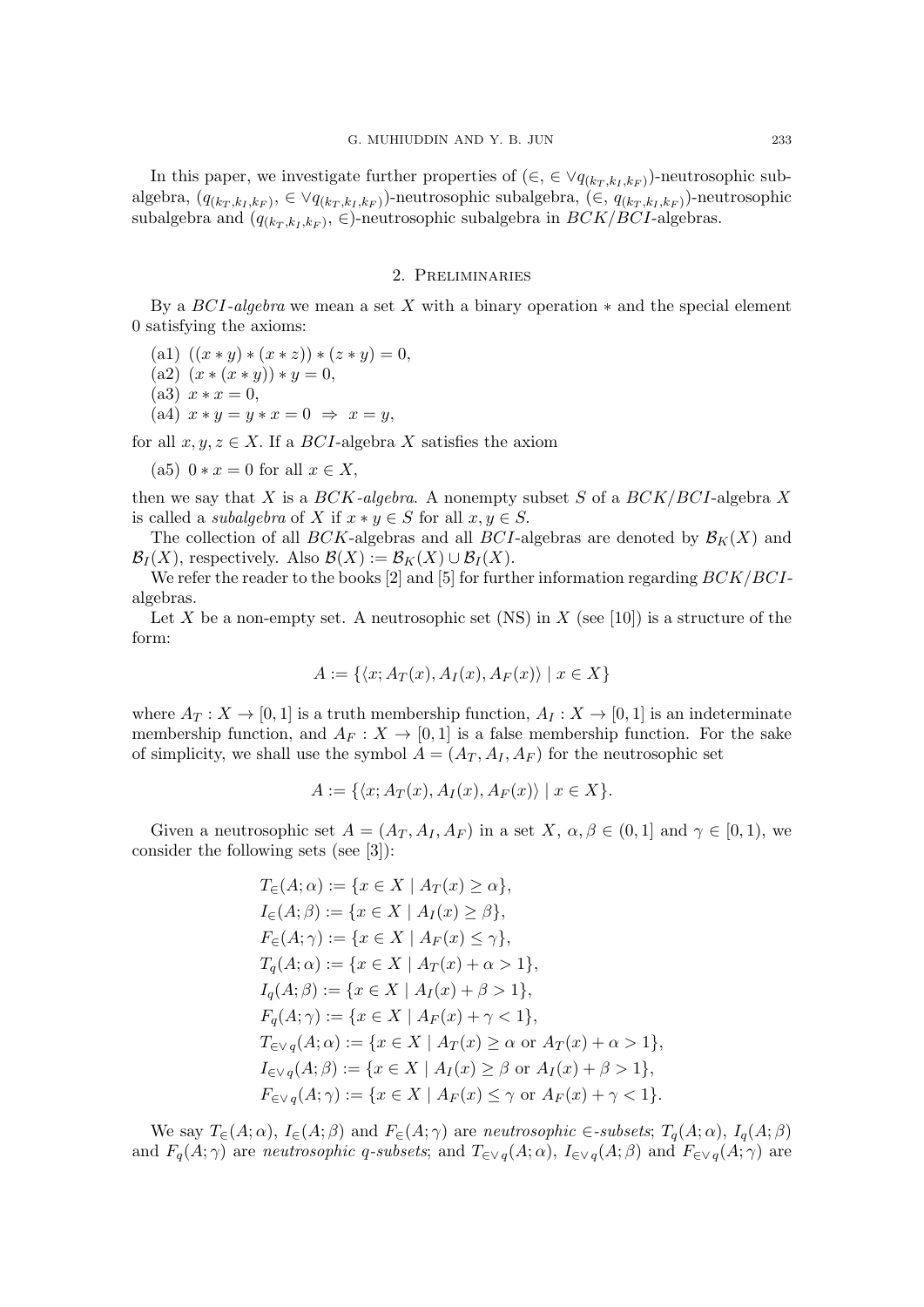neutrosophic  $\in \vee q$ -subsets. It is clear that

$$
T_{\in Vq}(A; \alpha) = T_{\in}(A; \alpha) \cup T_{q}(A; \alpha), \qquad (1)
$$

$$
I_{\in \vee q}(A;\beta) = I_{\in}(A;\beta) \cup I_{q}(A;\beta),\tag{2}
$$

$$
F_{\in \vee q}(A; \gamma) = F_{\in}(A; \gamma) \cup F_q(A; \gamma).
$$
\n(3)

Given  $\Phi, \Psi \in \{\in, q \in \vee q\}$ , a neutrosophic set  $A = (A_T, A_I, A_F)$  in  $X \in \mathcal{B}(X)$  is called a  $(\Phi, \Psi)$ -neutrosophic subalgebra of X (see [3]) if the following assertions are valid.

$$
x \in T_{\Phi}(A; \alpha_x), y \in T_{\Phi}(A; \alpha_y) \Rightarrow x * y \in T_{\Psi}(A; \alpha_x \wedge \alpha_y),
$$
  
\n
$$
x \in I_{\Phi}(A; \beta_x), y \in I_{\Phi}(A; \beta_y) \Rightarrow x * y \in I_{\Psi}(A; \beta_x \wedge \beta_y),
$$
  
\n
$$
x \in F_{\Phi}(A; \gamma_x), y \in F_{\Phi}(A; \gamma_y) \Rightarrow x * y \in F_{\Psi}(A; \gamma_x \vee \gamma_y)
$$
\n(4)

for all  $x, y \in X$ ,  $\alpha_x, \alpha_y, \beta_x, \beta_y \in (0, 1]$  and  $\gamma_x, \gamma_y \in [0, 1)$ .

In what follows, let  $k_T$ ,  $k_I$  and  $k_F$  denote arbitrary elements of [0, 1) unless otherwise specified. If  $k_T$ ,  $k_I$  and  $k_F$  are the same number in [0, 1], then it is denoted by k, i.e.,  $k = k_T = k_I = k_F.$ 

Given a neutrosophic set  $A = (A_T, A_I, A_F)$  in a set  $X, \alpha, \beta \in (0, 1]$  and  $\gamma \in [0, 1)$ , we consider the following sets (see [4]):

$$
T_{q_{k_T}}(A; \alpha) := \{x \in X \mid A_T(x) + \alpha + k_T > 1\},
$$
  
\n
$$
I_{q_{k_T}}(A; \beta) := \{x \in X \mid A_I(x) + \beta + k_I > 1\},
$$
  
\n
$$
F_{q_{k_F}}(A; \gamma) := \{x \in X \mid A_F(x) + \gamma + k_F < 1\},
$$
  
\n
$$
T_{\in \vee q_{k_T}}(A; \alpha) := \{x \in X \mid A_T(x) \ge \alpha \text{ or } A_T(x) + \alpha + k_T > 1\},
$$
  
\n
$$
I_{\in \vee q_{k_I}}(A; \beta) := \{x \in X \mid A_I(x) \ge \beta \text{ or } A_I(x) + \beta + k_I > 1\},
$$
  
\n
$$
F_{\in \vee q_{k_F}}(A; \gamma) := \{x \in X \mid A_F(x) \le \gamma \text{ or } A_F(x) + \gamma + k_F < 1\}.
$$

We say  $T_{q_{k_T}}(A;\alpha),$   $I_{q_{k_I}}(A;\beta)$  and  $F_{q_{k_F}}(A;\gamma)$  are neutrosophic  $q_k$ -subsets; and  $T_{\in\vee q_{k_T}}(A;\alpha),$  $I_{\in\vee q_{k_I}}(A;\beta)$  and  $F_{\in\vee q_{k_F}}(A;\gamma)$  are neutrosophic  $\in\vee q_k$ -subsets. For  $\Phi\in\{\in, q, q_k, q_{k_T}, q_{k_I}, q_{k_T}\}$  $q_{k_F}$ ,  $\in \vee q$ ,  $\in \vee q_{k}$ ,  $\in \vee q_{k_T}$ ,  $\in \vee q_{k_F}$ ,  $\in \vee q_{k_F}$ , the element of  $T_{\Phi}(A; \alpha)$  (resp.,  $I_{\Phi}(A; \beta)$  and  $F_{\Phi}(A;\gamma)$ ) is called a neutrosophic  $T_{\Phi}$ -point (resp., neutrosophic  $I_{\Phi}$ -point and neutrosophic  $F_{\Phi}$ -point) with value  $\alpha$  (resp.,  $\beta$  and  $\gamma$ ).

It is clear that

$$
T_{\in V q_{k_T}}(A; \alpha) = T_{\in}(A; \alpha) \cup T_{q_{k_T}}(A; \alpha), \qquad (5)
$$

$$
I_{\in \vee q_{k_I}}(A;\beta) = I_{\in}(A;\beta) \cup I_{q_{k_I}}(A;\beta),\tag{6}
$$

$$
F_{\in V\,q_{k_F}}(A;\gamma)=F_{\in}(A;\gamma)\cup F_{q_{k_F}}(A;\gamma). \tag{7}
$$

# 3. Generalizations of neutrosophic subalgebras

**Definition 3.1** ([4]). A neutrosophic set  $A = (A_T, A_I, A_F)$  in  $X \in \mathcal{B}(X)$  is called an  $(\in$ ,  $\in \vee q_{(k_T,k_I,k_F)})$ -neutrosophic subalgebra of X if

$$
x \in T_{\in}(A; \alpha_x), y \in T_{\in}(A; \alpha_y) \Rightarrow x * y \in T_{\in \vee q_{k_T}}(A; \alpha_x \wedge \alpha_y),
$$
  
\n
$$
x \in I_{\in}(A; \beta_x), y \in I_{\in}(A; \beta_y) \Rightarrow x * y \in I_{\in \vee q_{k_T}}(A; \beta_x \wedge \beta_y),
$$
  
\n
$$
x \in F_{\in}(A; \gamma_x), y \in F_{\in}(A; \gamma_y) \Rightarrow x * y \in F_{\in \vee q_{k_F}}(A; \gamma_x \vee \gamma_y)
$$
\n(8)

for all  $x, y \in X$ ,  $\alpha_x, \alpha_y, \beta_x, \beta_y \in (0, 1]$  and  $\gamma_x, \gamma_y \in [0, 1)$ .

An  $(\in, \in \forall q_{(k_T,k_I,k_F)})$ -neutrosophic subalgebra with  $k_T = k_I = k_F = k$  is called an  $(\in, \in \forall q_{(k_T,k_I,k_F)})$ -neutrosophic subalgebra with  $k_T = k_I = k_F = k$  is called an  $(\in, \infty)$  $\in \vee q_k$ )-neutrosophic subalgebra.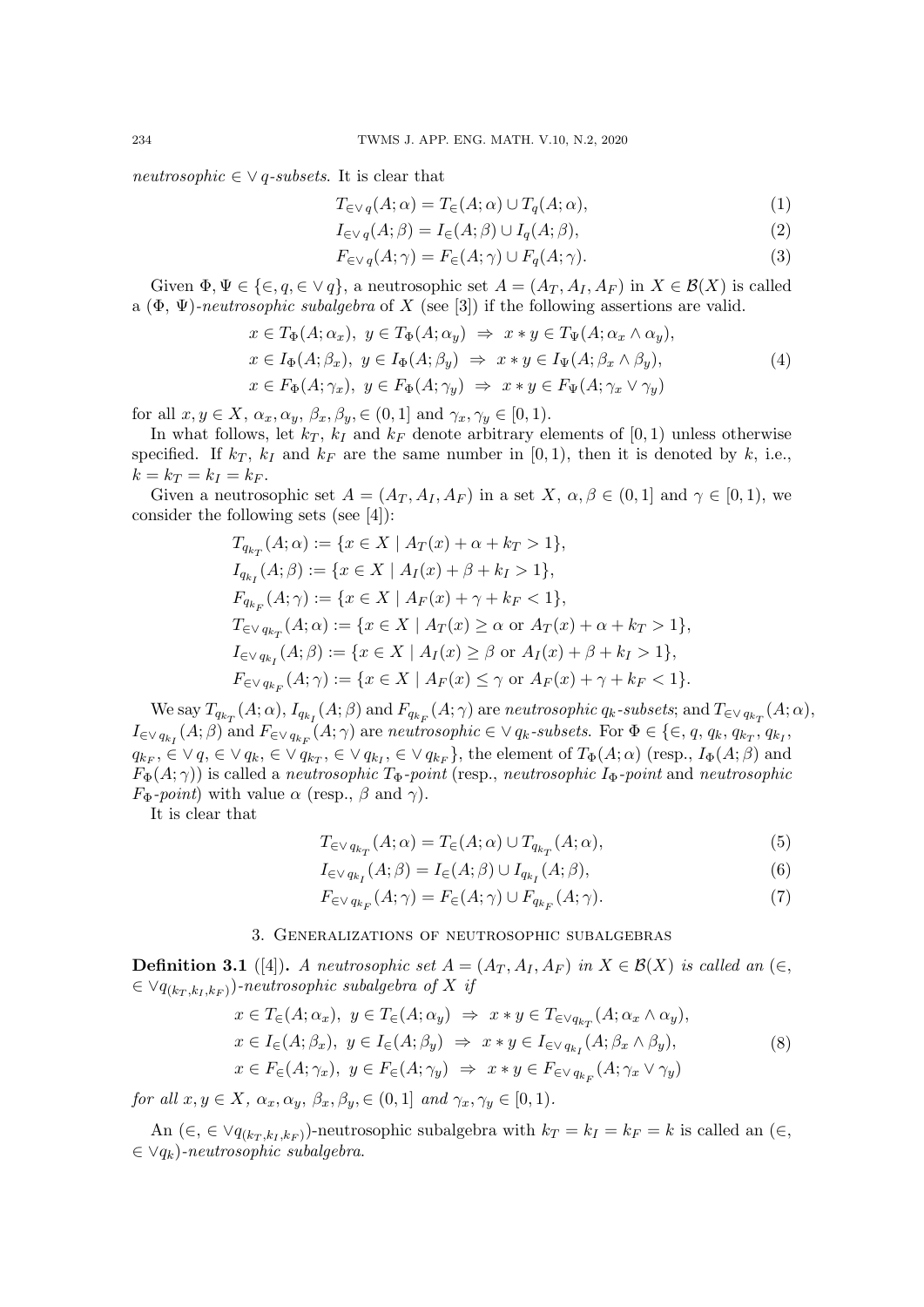**Lemma 3.1** ([4]). Given a neutrosophic set  $A = (A_T, A_I, A_F)$  in  $X \in \mathcal{B}(X)$ , the following are equivalent.

- (1)  $A = (A_T, A_I, A_F)$  is an  $(\epsilon, \epsilon \vee q_{(k_T, k_I, k_F)})$ -neutrosophic subalgebra of X.
- (2)  $A = (A_T, A_I, A_F)$  satisfies the following assertion.

$$
(\forall x, y \in X) \left( \begin{array}{c} A_T(x * y) \ge \bigwedge \{ A_T(x), A_T(y), \frac{1 - k_T}{2} \} \\ A_I(x * y) \ge \bigwedge \{ A_I(x), A_I(y), \frac{1 - k_I}{2} \} \\ A_F(x * y) \le \bigvee \{ A_F(x), A_F(y), \frac{1 - k_F}{2} \} \end{array} \right). \tag{9}
$$

**Theorem 3.1.** If  $A = (A_T, A_I, A_F)$  is an  $(\in, \in \forall q_{(k_T, k_I, k_F)})$ -neutrosophic subalgebra of  $X \in \mathcal{B}(X)$ , then neutrosophic  $q_k$ -subsets  $T_{q_{k_T}}(A; \alpha)$ ,  $I_{q_{k_I}}(A; \beta)$  and  $F_{q_{k_F}}(A; \gamma)$  are subalgebras of X for all  $\alpha \in (\frac{1-k_T}{2}, 1], \ \beta \in (\frac{1-k_I}{2}, 1]$  and  $\gamma \in [0, \frac{1-k_F}{2})$  whenever they are nonempty.

*Proof.* Assume that  $T_{q_{k_T}}(A; \alpha)$ ,  $I_{q_{k_I}}(A; \beta)$  and  $F_{q_{k_F}}(A; \gamma)$  are nonempty neutrosophic  $q_k$ subsets for all  $\alpha \in \left(\frac{1-k_T}{2}, 1\right], \beta \in \left(\frac{1-k_I}{2}, 1\right]$  and  $\gamma \in [0, \frac{1-k_F}{2})$ . Let  $x, y \in T_{q_{k_T}}(A; \alpha)$ . Then  $A_T(x) + \alpha + k_T > 1$  and  $A_T(y) + \alpha + k_T > 1$ . Using Lemma 3.1 implies that

$$
A_T(x * y) + \alpha + k_T \ge \bigwedge \{ A_T(x), A_T(y), \frac{1 - k_T}{2} \} + \alpha + k_T
$$
  
=  $\bigwedge \{ A_T(x) + \alpha + k_T, A_T(y) + \alpha + k_T, \frac{1 - k_T}{2} + \alpha + k_T \}$   
> 1

and so that  $x * y \in T_{q_{k_T}}(A; \alpha)$ . Hence  $T_{q_{k_T}}(A; \alpha)$  is a subalgebra of X. Similarly, we can induce that  $I_{q_{k_I}}(A;\beta)$  is a subalgebra of X. Now, let  $x, y \in F_{q_{k_F}}(A;\gamma)$ . Then  $A_F(x)$  +  $\gamma + k_F < 1$  and  $A_F(y) + \gamma + k_F < 1$ . It follows from Lemma 3.1 that

$$
A_F(x * y) + \gamma + k_F \le \bigvee \{ A_F(x), A_F(y), \frac{1 - k_F}{2} \} + \gamma + k_F
$$
  
=  $\bigvee \{ A_F(x) + \gamma + k_F, A_F(y) + \gamma + k_F, \frac{1 - k_F}{2} + \gamma + k_F \}$   
< 1.

Thus  $x * y \in F_{q_{k_F}}(A; \gamma)$ . Therefore  $T_{q_{k_T}}(A; \alpha)$ ,  $I_{q_{k_I}}(A; \beta)$  and  $F_{q_{k_F}}(A; \gamma)$  are subalgebras of  $X$ .

Corollary 3.1 ([3]). If  $A = (A_T, A_I, A_F)$  is an  $(\epsilon, \epsilon \vee q)$ -neutrosophic subalgebra of  $X \in \mathcal{B}(X)$ , then neutrosophic q-subsets  $T_q(A; \alpha)$ ,  $I_q(A; \beta)$  and  $F_q(A; \gamma)$  are subalgebras of X for all  $\alpha, \beta \in (0.5, 1]$  and  $\gamma \in [0, 0.5)$  whenever they are nonempty.

*Proof.* It follows from taking  $k_T = k_I = k_F = 0$  in Theorem 3.1.

**Definition 3.2** ([4]). A neutrosophic set  $A = (A_T, A_I, A_F)$  in  $X \in \mathcal{B}(X)$  is called a  $(q_{(k_T,k_I,k_F)}, \in \forall q_{(k_T,k_I,k_F)})$ -neutrosophic subalgebra of X if

$$
x \in T_{q_{k_T}}(A; \alpha_x), y \in T_{q_{k_T}}(A; \alpha_y) \Rightarrow x * y \in T_{\in \vee q_{k_T}}(A; \alpha_x \wedge \alpha_y),
$$
  
\n
$$
x \in I_{q_{k_I}}(A; \beta_x), y \in I_{q_{k_I}}(A; \beta_y) \Rightarrow x * y \in I_{\in \vee q_{k_I}}(A; \beta_x \wedge \beta_y),
$$
  
\n
$$
x \in F_{q_{k_F}}(A; \gamma_x), y \in F_{q_{k_F}}(A; \gamma_y) \Rightarrow x * y \in F_{\in \vee q_{k_F}}(A; \gamma_x \vee \gamma_y)
$$
\n(10)

for all  $x, y \in X$ ,  $\alpha_x, \alpha_y, \beta_x, \beta_y, \in (0, 1]$  and  $\gamma_x, \gamma_y \in [0, 1)$ .

**Theorem 3.2.** If  $A = (A_T, A_I, A_F)$  is a  $(q_{(k_T, k_I, k_F)}, \in \forall q_{(k_T, k_I, k_F)})$ -neutrosophic subalgebra of  $X \in \mathcal{B}(X)$ , then the nonempty neutrosophic  $\in \vee q_k$ -subsets  $T_{\in \vee q_{k_T}}(A; \alpha)$ ,  $I_{\in\vee q_{k_I}}(A;\beta)$  and  $F_{\in\vee q_{k_F}}(A;\gamma)$  are subalgebras of X for all  $\alpha\in(\frac{1-k_T}{2},1], \beta\in(\frac{1-k_I}{2},1]$ and  $\gamma \in [0, \frac{1-k_F}{2})$ .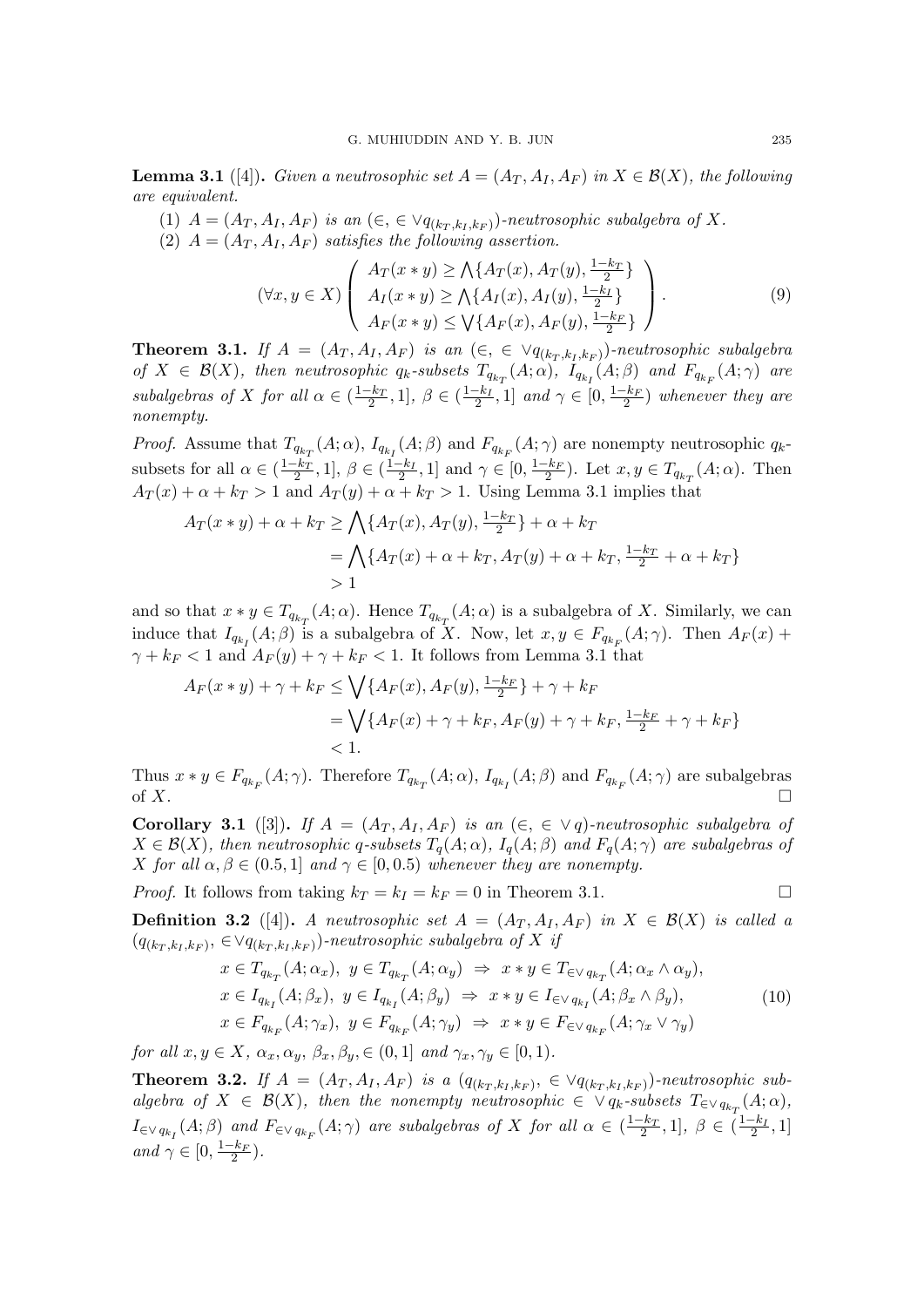*Proof.* Assume that  $T_{\in \vee q_{k_T}}(A;\alpha)$ ,  $I_{\in \vee q_{k_I}}(A;\beta)$  and  $F_{\in \vee q_{k_F}}(A;\gamma)$  are nonempty neutrosophic  $\in \vee q_k$ -subsets for all  $\alpha \in (\frac{1-k_T}{2}, 1], \ \beta \in (\frac{1-k_I}{2}, 1]$  and  $\gamma \in [0, \frac{1-k_F}{2})$ . Let  $x, y \in$  $I_{\in \vee q_{k_I}}(A;\beta)$ . Then

$$
A_I(x) \ge \beta \text{ or } A_I(x) + \beta + k_I > 1
$$

and

$$
A_I(y) \ge \beta \text{ or } A_I(y) + \beta + k_I > 1.
$$

If  $A_I(x) + \beta + k_I > 1$  and  $A_I(y) + \beta + k_I > 1$ , then obviously  $x * y \in I_{\in \vee q_{k_I}}(A;\beta)$ . Assume that  $A_I(x) \geq \beta$  and  $A_I(y) + \beta + k_I > 1$ . Then  $A_I(x) + \beta + k_I \geq 2\beta + k_I > 1$ . Hence  $x*y\in I_{\in\bigvee q_{k_I}}(A;\beta)$ . By the similar way, if  $A_I(y)\geq\beta$  and  $A_I(x)+\beta+k_I>1$ , then  $x*y\in$  $I_{\in\vee q_{k_I}}(A;\beta)$ . Suppose that  $A_I(x) \geq \beta$  and  $A_I(y) \geq \beta$ . Then  $A_I(x) + \beta + k_I \geq 2\beta + k_I > 1$ and  $A_I(y)+\beta+k_I\geq 2\beta+k_I>1$ . It follows that  $x*y\in I_{\in\bigvee q_{k_I}}(A;\beta)$ . Hence  $I_{\in\bigvee q_{k_I}}(A;\beta)$ is a subalgebra of X. Similarly, we can verify that  $T_{\in \vee q_{k_T}}(A; \alpha)$  is a subalgebra of X. Now, let  $x, y \in F_{\in \vee q_{k_F}}(A; \gamma)$ . Then

$$
x \in F_{\in}(A; \gamma)
$$
 or  $x \in F_{q_{k_F}}(A; \gamma)$ 

and

$$
y \in F_{\in}(A; \gamma)
$$
 or  $y \in F_{q_{k_F}}(A; \gamma)$ .

If  $x \in F_{q_{k_F}}(A;\gamma)$  and  $y \in F_{q_{k_F}}(A;\gamma)$ , then clearly  $x*y \in F_{\in \vee q_{k_F}}(A;\gamma)$ . If  $x \in F_{\in}(A;\gamma)$  and  $y \in F_{\in}(A; \gamma)$ , then  $A_F(x) + \gamma + k_F \leq 2\gamma + k_F < 1$  and  $A_F(y) + \gamma + k_F \leq 2\gamma + k_F < 1$ , that is,  $x, y \in F_{q_{k_F}}(A; \gamma)$  which implies that  $x * y \in F_{\in \mathcal{A}}(A; \gamma)$ . Suppose that  $x \in F_{\in}(A; \gamma)$ and  $y \in F_{q_{k_F}}(A; \gamma)$ . Then  $A_F(x) + \gamma + k_F \leq 2\gamma + k_F \leq 1$ , i.e.,  $x \in F_{q_{k_F}}(A; \gamma)$ . It follows that  $x * y \in F_{\in \vee q_{k_F}}(A; \gamma)$ . Similarly, if  $x \in F_{q_{k_F}}(A; \gamma)$  and  $y \in F_{\in}(A; \gamma)$ , then  $x * y \in F_{\in \vee q_{k_F}}(A; \gamma)$ . Therefore  $F_{\in \vee q_{k_F}}(A; \gamma)$  is a subalgebra of X.

Corollary 3.2 ([3]). If  $A = (A_T, A_I, A_F)$  is a  $(q, \in \vee q)$ -neutrosophic subalgebra of  $X \in \mathcal{B}(X)$ , then the nonempty neutrosophic  $\in \vee q$ -subsets  $T_{\in \vee q}(A;\alpha)$ ,  $I_{\in \vee q}(A;\beta)$  and  $F_{\in \vee q}(A; \gamma)$  are subalgebras of X for all  $\alpha, \beta \in (0.5, 1]$  and  $\gamma \in [0, 0.5)$ .

Given a neutrosophic set  $A = (A_T, A_I, A_F)$  in a set X, consider the following sets:

$$
X_{k_T} := \{ x \in X \mid A_T(x) > k_T \},\
$$

$$
X_{k_I} := \{ x \in X \mid A_I(x) > k_I \},\
$$

and

$$
X_{k_F} := \{ x \in X \mid A_F(x) < k_F \}.
$$

**Theorem 3.3.** Let  $A = (A_T, A_I, A_F)$  be an  $(\in, q_{(k_T, k_I, k_F)})$ -neutrosophic subalgebra of  $X \in \mathcal{B}(X)$ . If  $k_T \in [0, \frac{1 - A_T(x) \wedge A_T(y)}{2}]$  $\frac{2^{2}}{2}$ , k<sub>I</sub> ∈ [0,  $\frac{1-A_{I}(x)\wedge A_{I}(y)}{2}$  $\left[\frac{x}{2}\right]$  and  $k_F \in \left(\frac{1-A_F(x) \vee A_F(y)}{2}\right]$  $\frac{c_1 \vee A_F(y)}{2}, 1),$ then the sets  $X_{k_T}$ ,  $X_{k_I}$  and  $X_{k_F}$  are subalgebras of X.

*Proof.* Let  $x, y \in X_{k_T}$ . Then  $A_T(x) > k_T$  and  $A_T(y) > k_T$ . If  $A_T(x * y) \leq k_T$ , then  $A_T(x * y) + \alpha + k_T \leq 2k_T + \alpha \leq 1$ 

where  $\alpha = A_T(x) \wedge A_T(y)$ . Hence  $x \ast y \notin T_{q_{k_T}}(A; \alpha)$ , a contradiction since  $x \in T_{\epsilon}(A; A_T(x))$ and  $y \in T_{\in}(A; A_T(y))$ . Thus  $A_T(x * y) > k_T$ , that is,  $x * y \in X_{k_T}$ . Similarly, if  $x, y \in X_{k_T}$ ,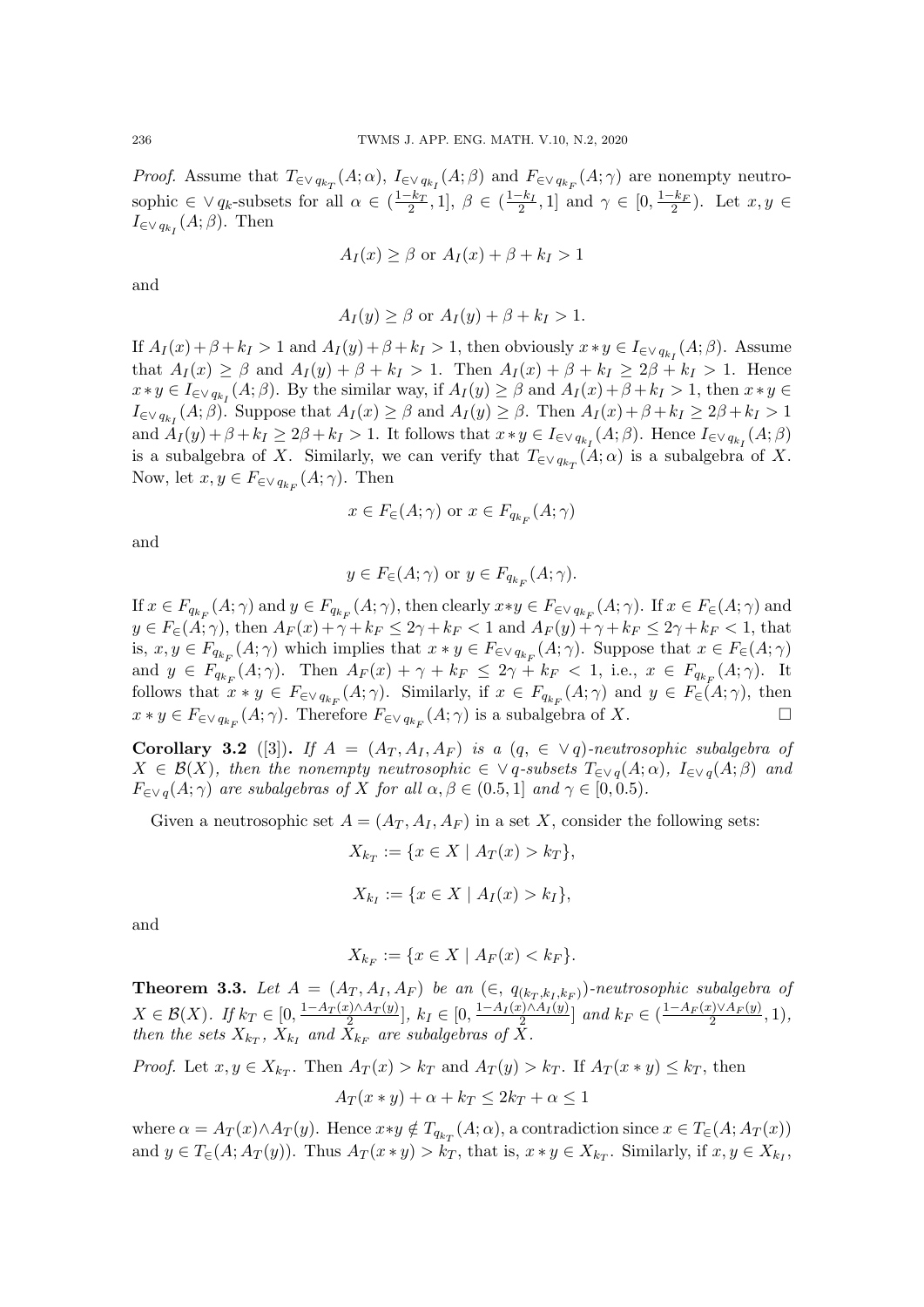then  $x * y \in X_{k_I}$ . Let  $x, y \in X_{k_F}$ . Then  $A_F(x) < k_F$  and  $A_F(y) < k_F$ . If  $A_F(x * y) \geq k_F$ , then

$$
A_F(x * y) + \gamma + k_F \ge 2k_F + \gamma \ge 1
$$

where  $\gamma = A_F(x) \vee A_F(y)$ , and so  $x * y \notin F_{q_{k_F}}(A; \gamma)$ . This is a contradiction, and thus  $A_F(x*y) < k_F$ , i.e.,  $x*y \in X_{k_F}$ . Therefore  $\overline{X}_{k_T}^r$ ,  $X_{k_I}$  and  $X_{k_F}$  are subalgebras of X.  $\Box$ 

**Corollary 3.3.** Let  $A = (A_T, A_I, A_F)$  be an  $(\in, q_{(k_T, k_I, k_F)})$ -neutrosophic subalgebra of  $X \in \mathcal{B}(X)$ . If  $k_T \in [0, \frac{1 - A_T(x) \wedge A_T(y)}{2}]$  $\frac{E\{c_1\}\wedge A_T(y)}{2}$ ,  $k_I \in [0, \frac{1-A_I(x)\wedge A_I(y)}{2}]$  $\left[\frac{x}{2}\right]$  and  $k_F \in \left(\frac{1-A_F(x)\vee A_F(y)}{2}\right]$  $\frac{z_j \vee A_F(y)}{2}, 1),$ then  $X_{k_T} \cap X_{k_I} \cap X_{k_F}$  is a subalgebra of X.

**Theorem 3.4.** If  $A = (A_T, A_I, A_F)$  is a  $(q_{(k_T, k_I, k_F)}, \in)$ -neutrosophic subalgebra of  $X \in$  $\mathcal{B}(X)$  with  $k_F \in (0, \frac{1}{2})$  $\frac{1}{2}$ , then the sets  $X_{k_T}$ ,  $X_{k_I}$  and  $X_{k_F}$  are subalgebras of X.

*Proof.* Let  $x, y \in X_{k_I}$ . Then  $A_I(x) > k_I$  and  $A_I(y) > k_I$ , which imply that  $A_I(x)+k_I+1 >$ 1 and  $A_I(y) + k_I + 1 > 1$ . Hence  $x, y \in I_{q_{k_I}}(A; 1)$ , and so  $x * y \in I_{\in}(A; 1)$ . If  $x * y \notin X_{k_I}$ , then  $A_I(x * y) \leq k_I < 1 = 1 \wedge 1$ , that is,  $x * y \notin I_{\infty}(A; 1 \wedge 1) = I_{\infty}(A; 1)$ . This is a contradiction, and thus  $x * y \in X_{k_I}$ . By the similar way, we can verify that if  $x, y \in X_{k_T}$ , then  $x * y \in X_{k_T}$ . Now, let  $x, y \in X_{k_F}$ . Then  $A_F(x) < k_F$  and  $A_F(y) < k_F$ . Since  $k_F \leq \frac{1}{2}$  $\frac{1}{2}$ , it follows that  $A_F(x) + k_F + 0 < 1$  and  $A_F(y) + k_F + 0 < 1$ , that is,  $x, y \in F_{q_{k_F}}(A; 0)$ . Thus  $x * y \in F_{\epsilon}(A; 0)$ , and so  $A_F(x * y) = 0 < k_F$ , i.e.,  $x * y \in X_{k_F}$ . Therefore  $X_{k_T}$ ,  $X_{k_T}$ and  $X_{k_F}$  are subalgebras of X.

**Theorem 3.5.** Given a a neutrosophic set  $A = (A_T, A_I, A_F)$  in  $X \in \mathcal{B}(X)$ , the nonempty neutrosophic  $\in$ -subsets  $T_{\in}(A;\alpha)$ ,  $I_{\in}(A;\beta)$  and  $F_{\in}(A;\gamma)$  are subalgebras of X for all  $\alpha \in$  $\left(\frac{1-k_T}{2}, 1\right], \beta \in \left(\frac{1-k_I}{2}, 1\right]$  and  $\gamma \in \left[0, \frac{1-k_F}{2}\right)$  if and only if the following assertion is valid.

$$
(\forall x, y \in X) \left( \begin{array}{c} A_T(x * y) \lor \frac{1 - k_T}{2} \geq A_T(x) \land A_T(y) \\ A_I(x * y) \lor \frac{1 - k_I}{2} \geq A_I(x) \land A_I(y) \\ A_F(x * y) \land \frac{1 - k_F}{2} \leq A_F(x) \lor A_F(y) \end{array} \right). \tag{11}
$$

,

*Proof.* Suppose that the nonempty neutrosophic  $\in$ -subsets  $T_{\in}(A; \alpha)$ ,  $I_{\in}(A; \beta)$  and  $F_{\in}(A; \gamma)$ are subalgebras of X for all  $\alpha \in (\frac{1-k_T}{2}, 1], \beta \in (\frac{1-k_I}{2}, 1]$  and  $\gamma \in [0, \frac{1-k_F}{2})$ . If there are  $a, b \in X$  such that  $A_T(a * b) \vee \frac{1-k_T}{2} < A_T(a) \wedge A_T(b) := \alpha$ , then  $\alpha \in (\frac{1-k_T}{2}, 1]$  and  $a, b \in T_{\in}(A; \alpha)$ . It follows that  $a * b \in T_{\in}(A; \alpha)$ , that is,  $A_T(a * b) \geq \alpha$  since  $T_{\in}(A; \alpha)$ is a subalgebra of X. This is a contradiction, and so  $A_T(x * y) \vee \frac{1-k_T}{2} \geq A_T(x) \wedge A_T(y)$ for all  $x, y \in X$ . By the similar way, we know that  $A_I(x * y) \vee \frac{1-k_I}{2} \ge A_I(x) \wedge A_I(y)$  for all  $x, y \in X$ . Now, assume that  $A_F(a * b) \wedge \frac{1-k_F}{2} > A_F(a) \vee A_F(b)$  for some  $a, b \in X$ . Then  $a, b \in F_{\in}(A; \gamma)$  and  $\gamma \in [0, \frac{1-k_F}{2})$  where  $\gamma = A_F(a) \vee A_F(b)$ . But  $a * b \notin F_{\in}(A; \gamma)$ , a contradiction. Thus  $A_F(x * y) \wedge \frac{1-k_F}{2} \leq A_F(x) \vee A_F(y)$  for all  $x, y \in X$ .

Conversely, let  $A = (A_T, A_I, A_F)$  be a neutrosophic set in  $X \in \mathcal{B}(X)$  which satisfies the condition (11). Let  $a, b, x, y \in X$ ,  $\alpha \in \left(\frac{1-k_T}{2}, 1\right]$  and  $\beta \in \left(\frac{1-k_I}{2}, 1\right]$  be such that  $x, y \in T_{\in}(A; \alpha)$  and  $a, b \in I_{\in}(A; \beta)$ . Then

$$
A_T(x*y) \lor \frac{1-k_T}{2} \ge A_T(x) \land A_T(y) \ge \alpha > \frac{1-k_T}{2}
$$
  

$$
A_I(a*b) \lor \frac{1-k_I}{2} \ge A_I(a) \land A_I(b) \ge \beta > \frac{1-k_I}{2}.
$$

It follows that  $A_T(x*y) \geq \alpha$  and  $A_I(a*b) \geq \beta$ , that is,  $x*y \in T_{\in}(A;\alpha)$  and  $a*b \in I_{\in}(A;\beta)$ . Now, let  $x, y \in F_{\in}(A; \gamma)$  for  $x, y \in X$  and  $\gamma \in [0, \frac{1-k_F}{2})$ . Then

$$
A_F(x*y)\wedge \frac{1-k_F}{2}\leq A_F(x)\vee A_F(y)\leq \gamma<\frac{1-k_F}{2},
$$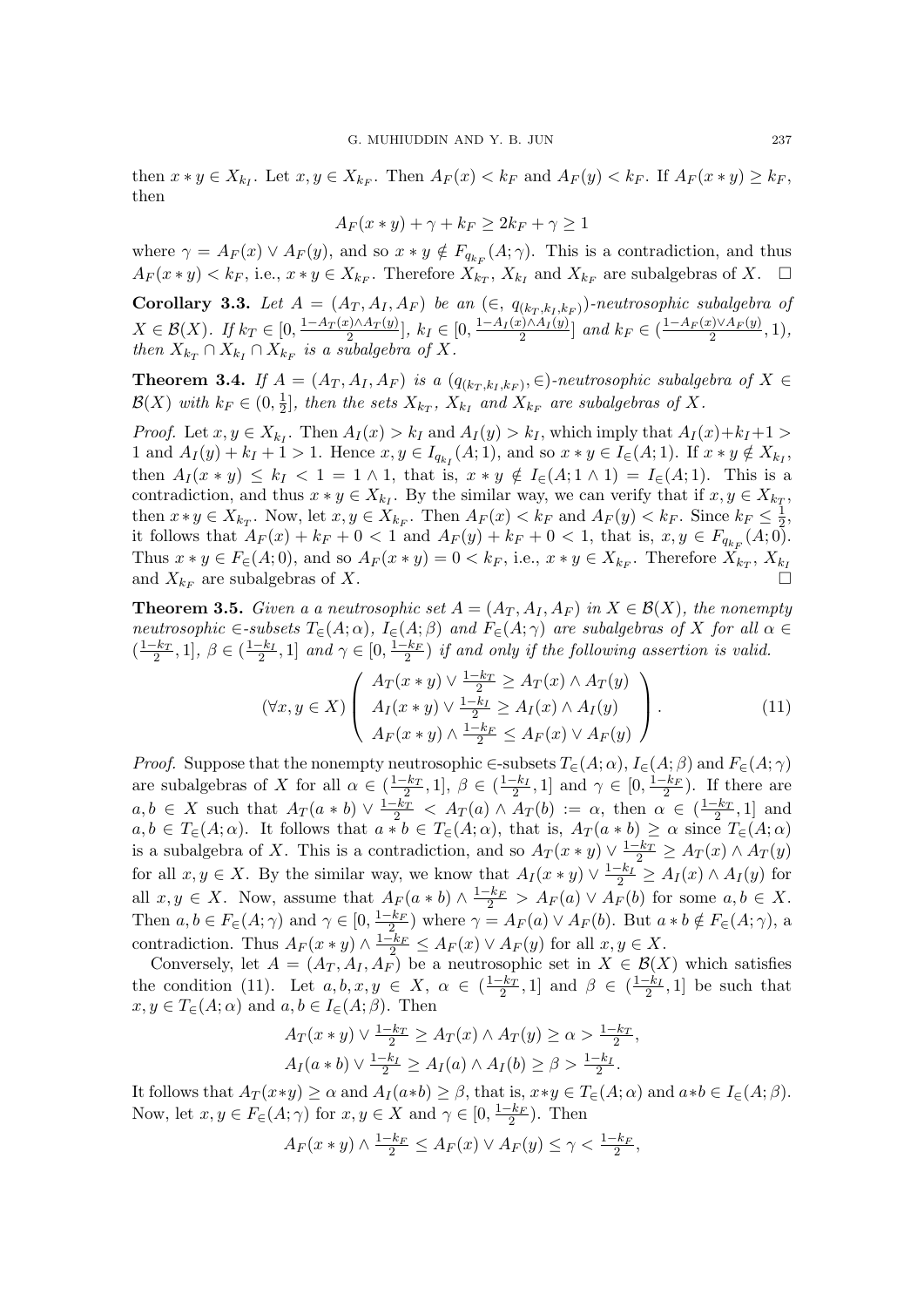and so  $A_F(x*y)\leq \gamma$ . Hence  $x*y\in F_{\in}(A;\gamma)$ . Therefore  $T_{\in}(A;\alpha)$ ,  $I_{\in}(A;\beta)$  and  $F_{\in}(A;\gamma)$ are subalgebras of X for all  $\alpha \in (\frac{1-k_T}{2}, 1], \beta \in (\frac{1-k_I}{2}, 1]$  and  $\gamma \in [0, \frac{1-k_F}{2})$ .

**Theorem 3.6.** Given a neutrosophic set  $A = (A_T, A_I, A_F)$  in  $X \in \mathcal{B}(X)$ , if the nonempty neutrosophic  $q_k$ -subsets  $T_{q_{k_T}}(A;\alpha)$ ,  $I_{q_{k_I}}(A;\beta)$  and  $F_{q_{k_F}}(A;\gamma)$  are subalgebras of X for all  $\alpha \in (0, \frac{1-k_T}{2}], \beta \in (0, \frac{1-k_I}{2}]$  and  $\gamma \in [\frac{1-k_F}{2}, 1]$ , then the following assertion is valid.

$$
(\forall x, y \in X) \left( \begin{array}{c} x \in T_{q_{k_T}}(A; \alpha_x), y \in T_{q_{k_T}}(A; \alpha_y) \Rightarrow x * y \in T_{\infty}(A; \alpha_x \vee \alpha_y) \\ x \in I_{q_{k_I}}(A; \beta_x), y \in I_{q_{k_I}}(A; \beta_y) \Rightarrow x * y \in I_{\infty}(A; \beta_x \vee \beta_y) \\ x \in F_{q_{k_F}}(A; \gamma_x), y \in F_{q_{k_F}}(A; \gamma_y) \Rightarrow x * y \in F_{\infty}(A; \gamma_x \wedge \gamma_y) \end{array} \right). \tag{12}
$$

for all  $x, y \in X$ ,  $\alpha_x, \alpha_y \in (0, \frac{1-k_T}{2}], \beta_x, \beta_y \in (0, \frac{1-k_I}{2}]$  and  $\gamma_x, \gamma_y \in [\frac{1-k_F}{2}, 1)$ .

*Proof.* Let  $x, y \in X$  and  $\alpha_x, \alpha_y \in (0, \frac{1-k_T}{2}]$  be such that  $x \in T_{q_{k_T}}(A; \alpha_x)$  and  $y \in$  $T_{q_{k_T}}(A; \alpha_y)$ . Then  $x, y \in T_{q_{k_T}}(A; \alpha_x \vee \alpha_y)$ . Since  $\alpha_x \vee \alpha_y \in (0, \frac{1-k_T}{2}]$ , it follows from the hypothesis that  $x * y \in T_{q_{k_T}}(A; \alpha_x \vee \alpha_y)$ . Hence

$$
A_T(x * y) > 1 - (\alpha_x \vee \alpha_y) - k_T \ge \alpha_x \vee \alpha_y,
$$

and so  $x * y \in T_{\in}(A; \alpha_x \vee \alpha_y)$ . Similarly, we can verify that if  $x \in I_{q_{k_1}}(A; \beta_x)$  and  $y \in I_{q_{k_I}}(A;\beta_y)$ , then  $x * y \in I_{\in}(A;\beta_x \vee \beta_y)$ . Now, let  $x, y \in X$  and  $\gamma_x, \gamma_y \in \left[\frac{1-k_F}{2}, 1\right)$ be such that  $x \in F_{q_{k_F}}(A; \gamma_x)$  and  $y \in F_{q_{k_F}}(A; \gamma_y)$ . Then  $x, y \in F_{q_{k_F}}(A; \gamma_x \wedge \gamma_y)$  since  $\gamma_x \wedge \gamma_y \in \left[\frac{1-k_F}{2}, 1\right)$ , which implies from hypothesis that  $x * y \in F_{q_{k_F}}(A; \gamma_x \wedge \gamma_y)$ . Thus

$$
A_F(x * y) < 1 - (\gamma_x \wedge \gamma_y) - k_F \le \frac{1 - k_F}{2} \le \gamma_x \wedge \gamma_y
$$
  

$$
\in F_{\in}(A; \gamma_x \wedge \gamma_y).
$$

and hence  $x * y \in$ 

**Corollary 3.4** ([1]). Given a neutrosophic set  $A = (A_T, A_I, A_F)$  in  $X \in \mathcal{B}(X)$ , if the nonempty neutrosophic q-subsets  $T_q(A; \alpha)$ ,  $I_q(A; \beta)$  and  $F_q(A; \gamma)$  are subalgebras of X for all  $\alpha, \beta \in (0, 0.5]$  and  $\gamma \in [0.5, 1)$ , then the following assertion is valid.

$$
(\forall x, y \in X) \left( \begin{array}{l} x \in T_q(A; \alpha_x), y \in T_q(A; \alpha_y) \Rightarrow x * y \in T_{\in}(A; \alpha_x \vee \alpha_y) \\ x \in I_q(A; \beta_x), y \in I_q(A; \beta_y) \Rightarrow x * y \in I_{\in}(A; \beta_x \vee \beta_y) \\ x \in F_q(A; \gamma_x), y \in F_q(A; \gamma_y) \Rightarrow x * y \in F_{\in}(A; \gamma_x \wedge \gamma_y) \end{array} \right).
$$

for all  $x, y \in X$ ,  $\alpha_x, \alpha_y \in (0, 0.5]$  and  $\gamma_x, \gamma_y \in [0.5, 1)$ .

**Theorem 3.7.** Given a neutrosophic set  $A = (A_T, A_I, A_F)$  in  $X \in \mathcal{B}(X)$ , if the nonempty neutrosophic  $\in \vee q_k$ -subsets  $T_{\in \vee q_{k_T}}(A; \alpha)$ ,  $I_{\in \vee q_{k_I}}(A; \beta)$  and  $F_{\in \vee q_{k_F}}(A; \gamma)$  are subalgebras of X for all  $\alpha \in (0, \frac{1-k_T}{2}], \beta \in (0, \frac{1-k_I}{2}]$  and  $\gamma \in [\frac{1-k_F}{2}, 1]$ , then the following assertion is valid.

$$
(\forall x, y \in X) \left( \begin{array}{c} x \in T_{q_{k_T}}(A; \alpha_x), y \in T_{q_{k_T}}(A; \alpha_y) \Rightarrow x * y \in T_{\in \vee q_{k_T}}(A; \alpha_x \vee \alpha_y) \\ x \in I_{q_{k_I}}(A; \beta_x), y \in I_{q_{k_I}}(A; \beta_y) \Rightarrow x * y \in I_{\in \vee q_{k_I}}(A; \beta_x \vee \beta_y) \\ x \in F_{q_{k_F}}(A; \gamma_x), y \in F_{q_{k_F}}(A; \gamma_y) \Rightarrow x * y \in F_{\in \vee q_{k_F}}(A; \gamma_x \wedge \gamma_y) \end{array} \right). \tag{13}
$$

for all  $x, y \in X$ ,  $\alpha_x, \alpha_y \in (0, \frac{1-k_T}{2}], \beta_x, \beta_y \in (0, \frac{1-k_I}{2}]$  and  $\gamma_x, \gamma_y \in [\frac{1-k_F}{2}, 1)$ .

*Proof.* Assume that  $x \in I_{q_{k_I}}(A; \beta_x)$  and  $y \in I_{q_{k_I}}(A; \beta_y)$  for  $x, y \in X$  and  $\beta_x, \beta_y \in (0, \frac{1-k_I}{2}]$ . Then  $x, y \in I_{\in \vee q_{k_I}}(A; \beta_x \vee \beta_y)$  where  $\beta_x \vee \beta_y \in (0, \frac{1-k_I}{2}]$ . It follows from the assumption that  $x * y \in I_{\in \vee q_{k_I}}(A; \beta_x \vee \beta_y)$ . By the similar way, we know that if  $x \in T_{q_{k_T}}(A; \alpha_x)$  and  $y \in T_{q_{k_T}}(A; \alpha_y)$ , then  $x * y \in T_{\in \vee q_{k_T}}(A; \alpha_x \vee \alpha_y)$ . Let  $x, y \in X$  and  $\gamma_x, \gamma_y \in \left[\frac{1-k_F}{2}, 1\right)$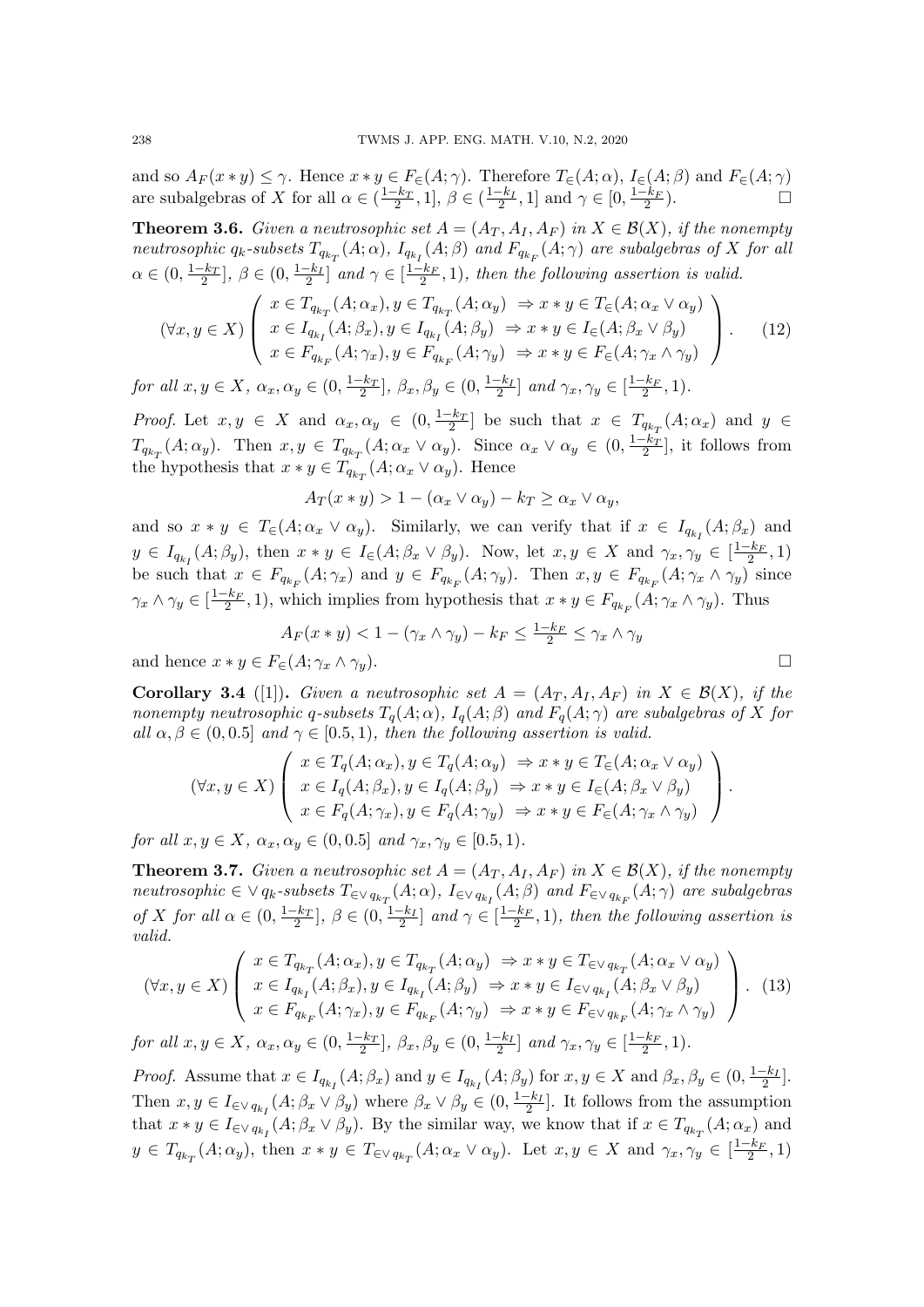be such that  $x \in F_{q_{k_F}}(A; \gamma_x)$  and  $y \in F_{q_{k_F}}(A; \gamma_y)$ . Then  $x, y \in F_{\in \vee q_{k_F}}(A; \gamma_x \wedge \gamma_y)$  with  $\gamma_x \wedge \gamma_y \in [\frac{1-k_F}{2}, 1)$ . Since  $F_{\in \vee q_{k_F}}(A; \gamma_x \wedge \gamma_y)$  is a subalgebra of X by hypothesis, we have  $x * y \in F_{\in \vee q_{kF}}(A; \gamma_x \wedge \gamma_y).$  $(A; \gamma_x \wedge \gamma_y).$ 

**Corollary 3.5** ([1]). Given a neutrosophic set  $A = (A_T, A_I, A_F)$  in  $X \in \mathcal{B}(X)$ , if the nonempty neutrosophic  $\in \vee q$ -subsets  $T_{\in \vee q}(A; \alpha)$ ,  $I_{\in \vee q}(A; \beta)$  and  $F_{\in \vee q}(A; \gamma)$  are subalgebras of X for all  $\alpha, \beta \in (0, 0.5]$  and  $\gamma \in [0.5, 1)$ , then the following assertion is valid.

$$
(\forall x, y \in X) \left( \begin{array}{l} x \in T_q(A; \alpha_x), y \in T_q(A; \alpha_y) \Rightarrow x * y \in T_{\in \vee q}(A; \alpha_x \vee \alpha_y) \\ x \in I_q(A; \beta_x), y \in I_q(A; \beta_y) \Rightarrow x * y \in I_{\in \vee q}(A; \beta_x \vee \beta_y) \\ x \in F_q(A; \gamma_x), y \in F_q(A; \gamma_y) \Rightarrow x * y \in F_{\in \vee q}(A; \gamma_x \wedge \gamma_y) \end{array} \right).
$$

for all  $x, y \in X$ ,  $\alpha_x, \alpha_y, \beta_x, \beta_y \in (0, 0.5]$  and  $\gamma_x, \gamma_y \in [0.5, 1)$ .

**Theorem 3.8.** Given a neutrosophic set  $A = (A_T, A_I, A_F)$  in  $X \in \mathcal{B}(X)$ , if the nonempty neutrosophic  $\in \vee q_k$ -subsets  $T_{\in \vee q_{k_T}}(A; \alpha)$ ,  $I_{\in \vee q_{k_I}}(A; \beta)$  and  $F_{\in \vee q_{k_F}}(A; \gamma)$  are subalgebras of X for all  $\alpha \in (\frac{1-k_T}{2}, 1], \beta \in (\frac{1-k_I}{2}, 1]$  and  $\gamma \in [0, \frac{1-k_F}{2})$ , then  $A = (A_T, A_I, A_F)$  satisfies (13) for all  $\alpha_x, \alpha_y \in (\frac{1-k_T}{2}, 1], \ \beta_x, \beta_y \in (\frac{1-k_I}{2}, 1]$  and  $\gamma_x, \gamma_y \in [0, \frac{1-k_F}{2})$ .

*Proof.* It is similar to the proof of Theorem 3.7.

**Corollary 3.6** ([1]). Given a neutrosophic set  $A = (A_T, A_I, A_F)$  in  $X \in \mathcal{B}(X)$ , if the nonempty neutrosophic  $\in \vee q$ -subsets  $T_{\in \vee q}(A; \alpha)$ ,  $I_{\in \vee q}(A; \beta)$  and  $F_{\in \vee q}(A; \gamma)$  are subalgebras of X for all  $\alpha, \beta \in (0.5, 1]$  and  $\gamma \in [0, 0.5)$ , then the following assertion is valid.

$$
(\forall x, y \in X) \left( \begin{array}{l} x \in T_q(A; \alpha_x), y \in T_q(A; \alpha_y) \Rightarrow x * y \in T_{\in \vee q}(A; \alpha_x \vee \alpha_y) \\ x \in I_q(A; \beta_x), y \in I_q(A; \beta_y) \Rightarrow x * y \in I_{\in \vee q}(A; \beta_x \vee \beta_y) \\ x \in F_q(A; \gamma_x), y \in F_q(A; \gamma_y) \Rightarrow x * y \in F_{\in \vee q}(A; \gamma_x \wedge \gamma_y) \end{array} \right).
$$

for all  $x, y \in X$ ,  $\alpha_x, \alpha_y, \beta_x, \beta_y \in (0.5, 1]$  and  $\gamma_x, \gamma_y \in [0, 0.5)$ .

# 4. CONCLUSION

In this paper, we investigate further properties of  $(\in, \in \vee q_{(k_T, k_I, k_F)})$ -neutrosophic subalgebra,  $(q_{(k_T,k_I,k_F)}, \in \vee q_{(k_T,k_I,k_F)})$ -neutrosophic subalgebra,  $(\in, q_{(k_T,k_I,k_F)})$ -neutrosophic subalgebra and  $(q_{(k_T,k_I,k_F)}, \in)$ -neutrosophic subalgebra in  $BCK/BCI$ -algebras. We hope that this work will provide a deep impact on the upcoming research in this field and other related areas to open up new horizons of interest and innovations. Indeed, this work may serve as a foundation for further study of neutrosophic subalgebras in  $BCK/BCI$ -algebras. To extend these results, one can further study the neutrosophic set theory of different algebras such as MTL-algerbas, BL-algebras, MV-algebras, EQ-algebras, R0-algebras and Q-algebras etc. One may also apply this concept to study some applications in many fields like decision making, knowledge base systems, medical diagnosis, data analysis and graph theory etc.

### 5. Acknowledgements

The authors are very thankful to the reviewers for careful detailed reading and helpful comments/suggestions that improved the overall presentation of this paper.